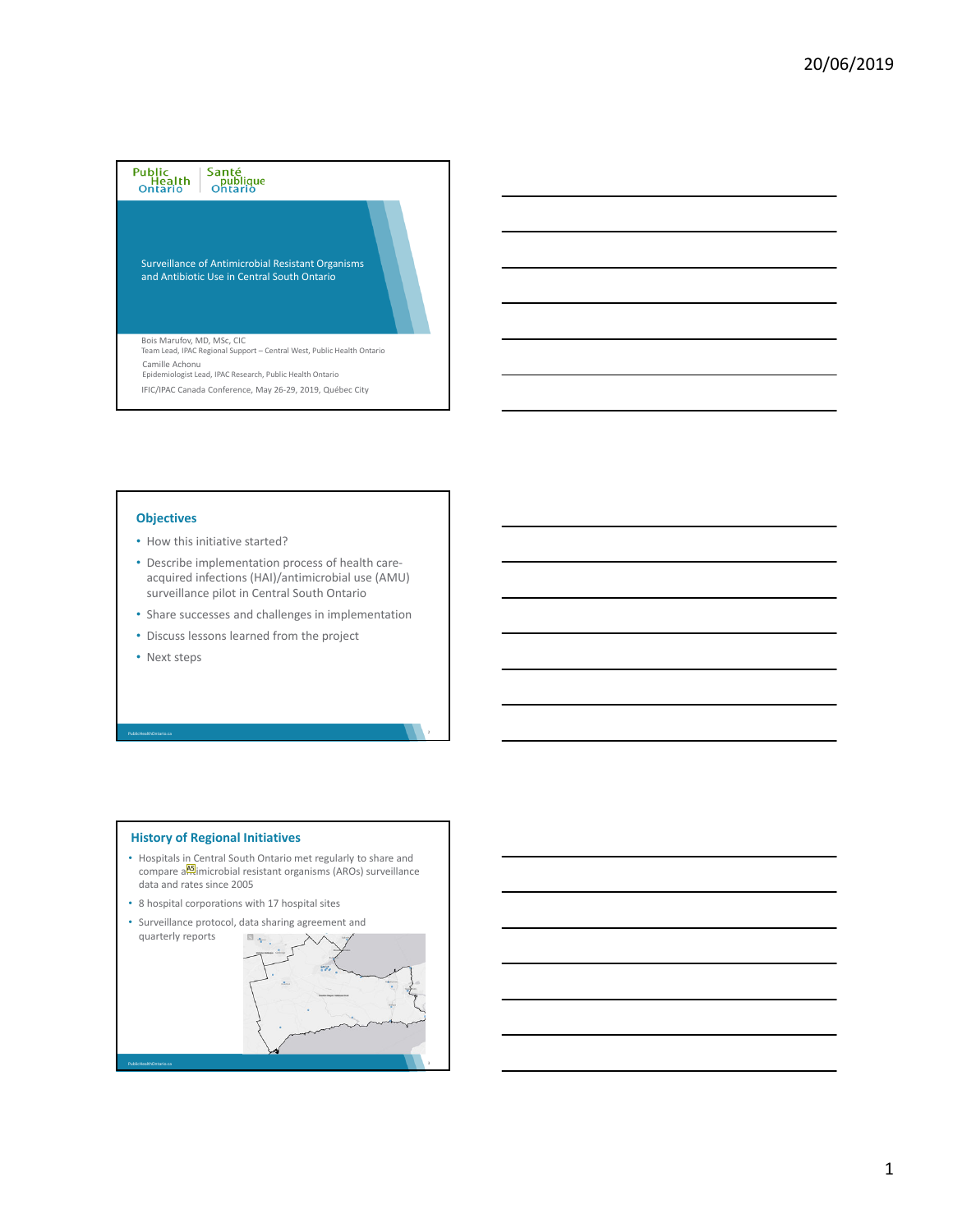# **Slide 3**

#### **A5** spelled out first occurence of ARO Author, 15/05/2019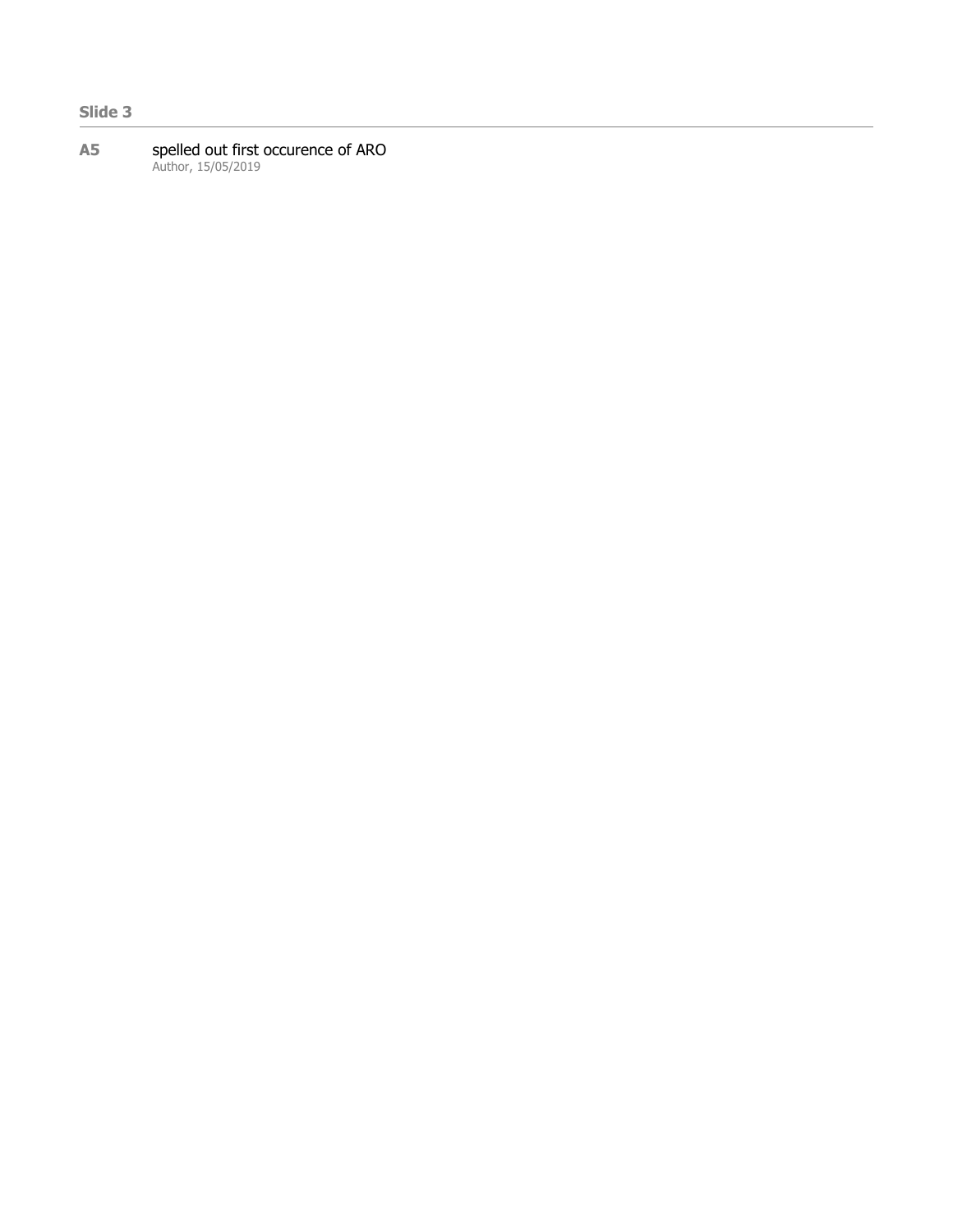## **Regional Surveillance Pilot Project Launched June 2018**

PublicHealthOntario.ca



To establish and strengthen regional surveillance **of antimicrobial resistance and use** to support monitoring, evaluation and decision‐making processes amongst participating hospitals and PHO.

• Improve process of data collection, analysis and reporting







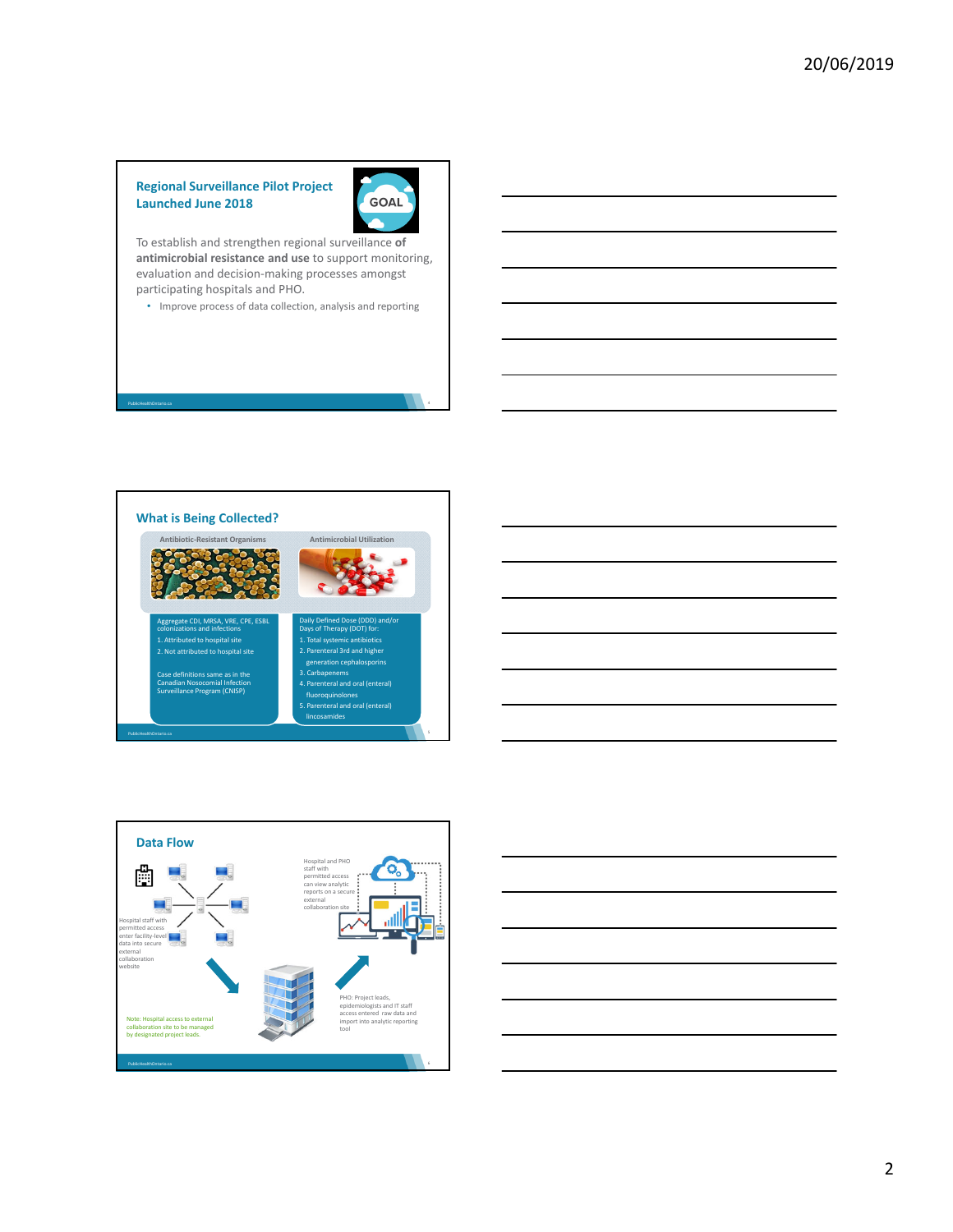







#### **Key Findings from Pilot Evaluation: ARO**

- All sites submitting ARO data on a monthly basis
- For some sites, some changes were needed to be able to report colonization versus infection
- Sites reported it was feasible to collect all data but some questions raised about:
	- Colonizations versus infections

PublicHealthOntario.ca

- Carbapenemase Producing Enterobacteriaceae (CPE)
- *Clostridium Difficile* Infection (CDI) source of acquisition
- More time is required for surveillance activities related to this project

3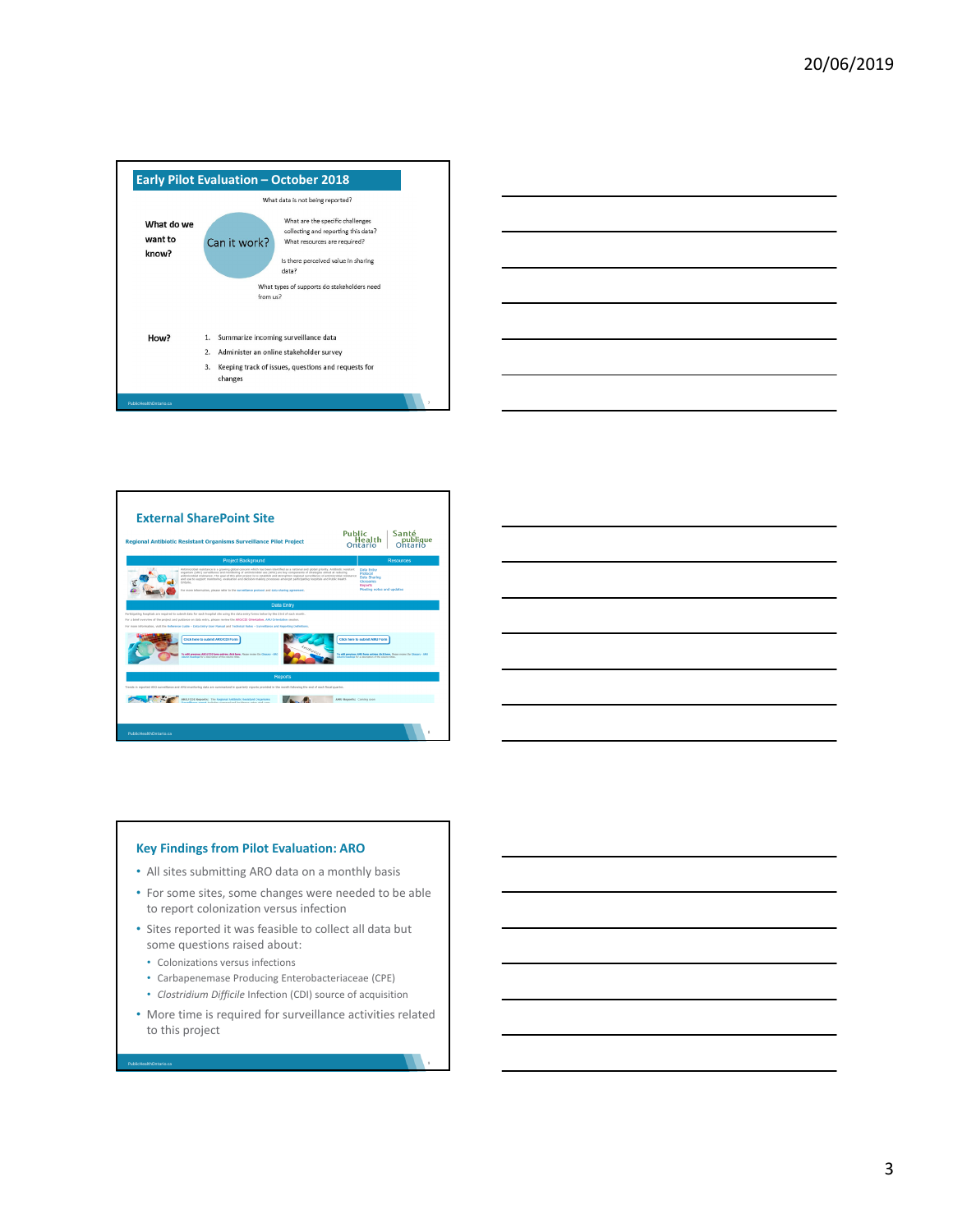

#### **Feedback on Data Collection**

- Feedback on the usability of the new site and forms indicate our data entry site is an acceptable platform
- 

• We've noted:

PublicHealthOntario.ca

- Issues at the testing phase
- Multiple steps to get access
- Issues with establishing short cuts to the page
- No confirmation that data has been successfully submitted.

Image credit: Victoria Market, Noun Project

PublicHealthOntario.ca

PublicHealthOntario.ca

#### **Feedback on Use and Impact (ARO)**

#### How has the data been used in How could the data be used in the past? the future?

- Shared with senior management and quality committees
- with our community partners on common issues
- Graphs that were easily accessible Monthly reports preferred to to answer questions about *C. difficile* rates in the community and other sites
- To better understand the burden of AROs across the province
- To develop interventions and work To provide information when best practice guidelines are being updated
	- compare and see trends (hospital or community wide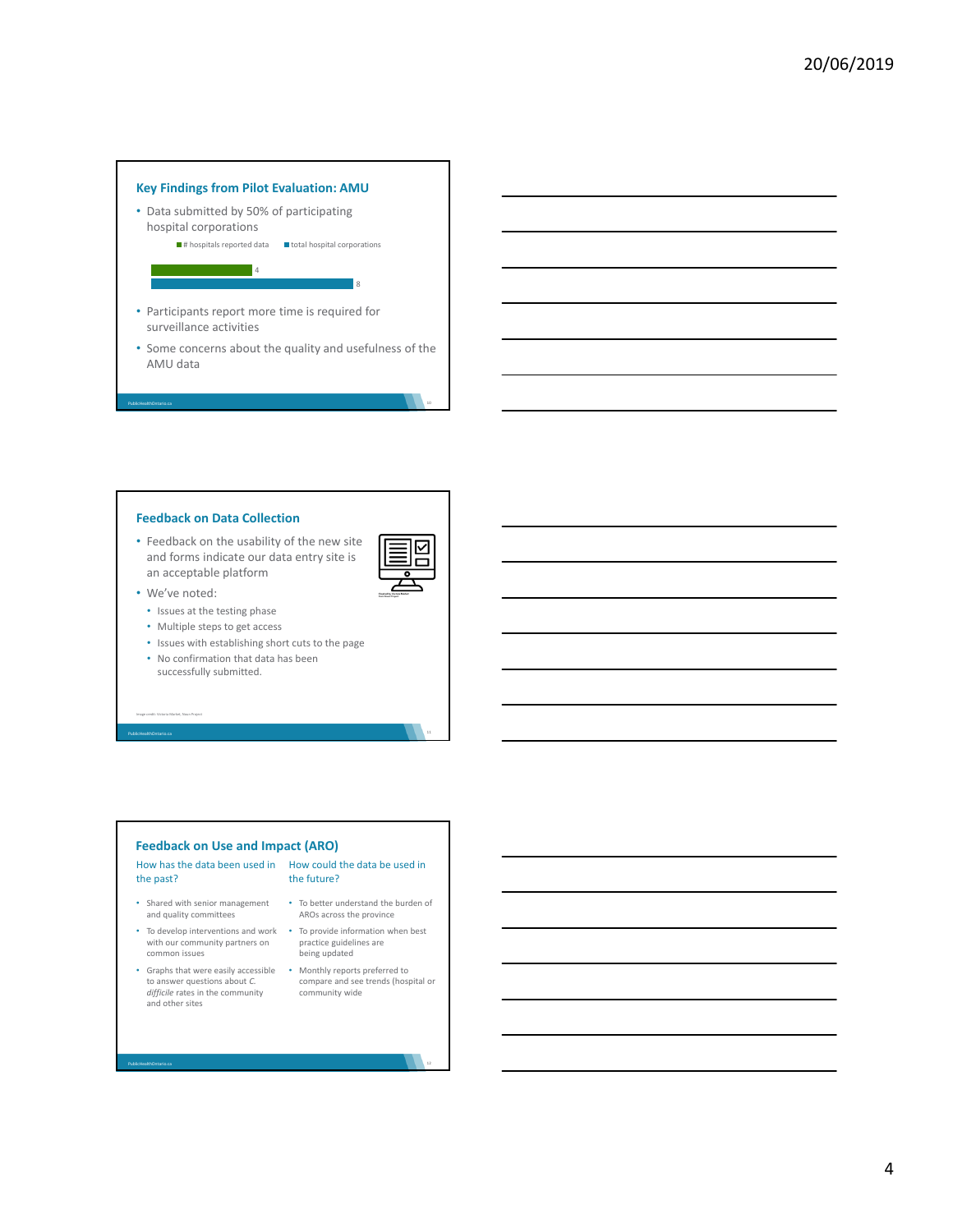#### **Lessons Learned**

- Overall feedback suggests this approach is a feasible method of collecting and reporting ARO and AMU data in Ontario
- Additional work is required with project pharmacists to improve the process for collecting and reporting AMU data
- Regional pilot provides a viable option for expansion across the province

### **Next Steps**

PublicHealthOntario.ca

- End of Pilot evaluation May 2019
- Improve data submission (monthly)
- Promoting AMU data submission
- Develop sustainability plan
- Possible automation of data analysis and reporting
- Possible expansion in long term

# **Acknowledgements**

• Camille Achonu

PublicHealthOntario.ca

- Rebecca Maskevich
- Andrea Chaplin
- Brad Langford
- Chatura Prematunge
- Kasey Gambeta
- Eva Truong

PublicHealthOntario.ca

- Virginia Tirilis (retired)
- Rachel Ackford (student)
	-

# PHO staff All participating hospitals

- Niagara Health System
- Hamilton Health Sciences
- St. Joseph's Healthcare Hamilton
- Joseph Brant Hospital
- Hotel Dieu Shaver Health and Rehabilitation Centre
- Brant Community Healthcare System
- Norfolk General Hospital • West Haldimand General Hospital
- Haldimand War Memorial Hospital
	-